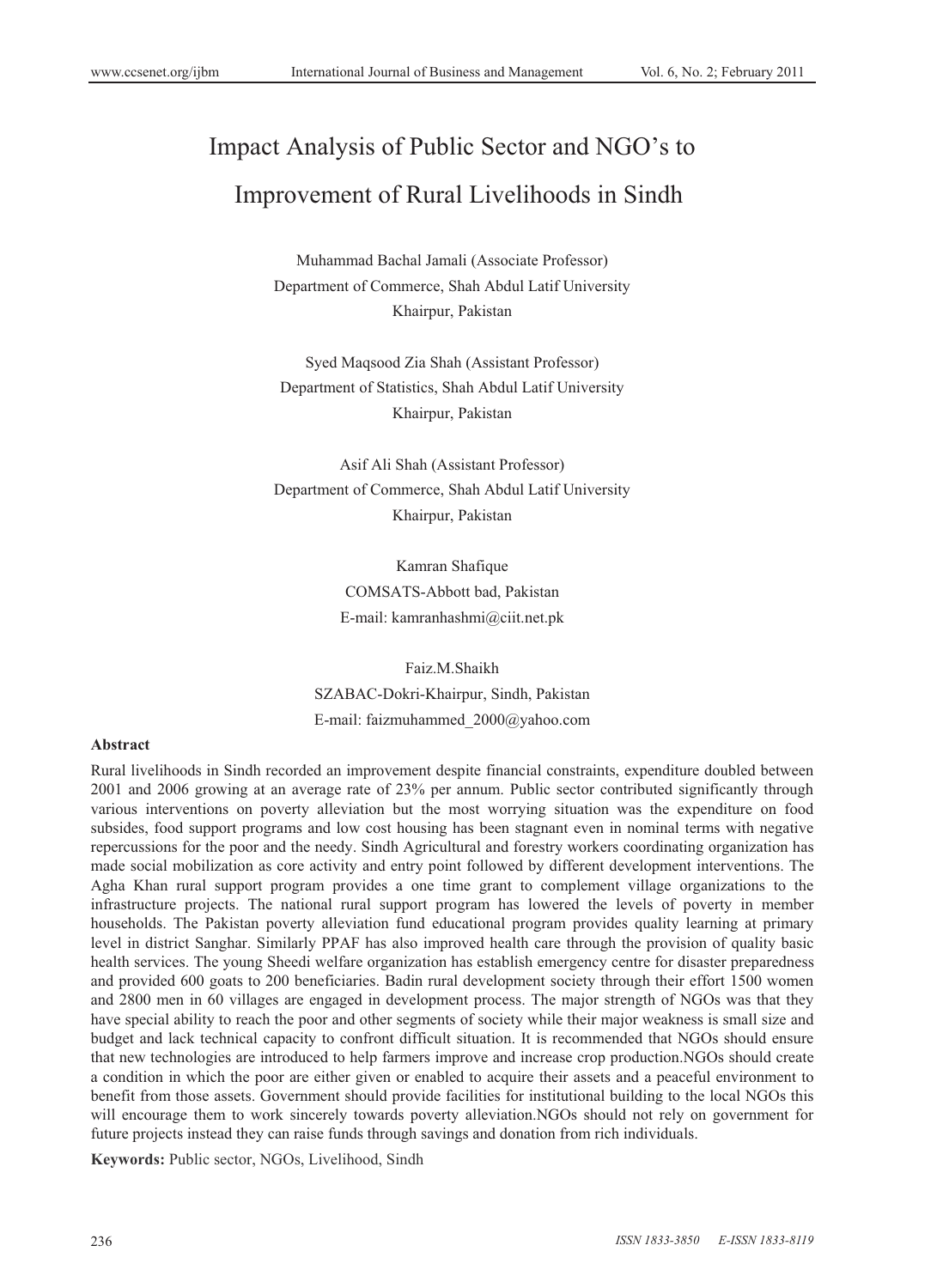## **Introduction**

Poverty has become a major issue in Sindh whereas 50 percent of the population lives below the poverty line and suffer from low calorie intake, low per capita income, unemployment, inadequate access to education, sanitation, health facilities and unhygienic environment. (Anka *et al*. 2008).

More importantly these people are more vulnerable to shocks. According to studies conducted by Sindh coastal development authority in 2005 concluded that the important factor in predicting poverty is the proximity and availability of water. A high incidence of poverty is found among non-farm households compared to farm households. The average annual income of farm households is 1.7 times higher than those of non households (Agricultural Census of Pak 2000).

According to some survey conducted by SDPC poverty is concentrated in those areas growing the major commodity crops (wheat, cotton and rice). The cotton and wheat growing area of Sindh have the highest farm based poverty indicators suggesting that low commodity prices and the structure of agricultural marketing for the major crop have a serious impact on poverty (Gazdar, 2007).

The distribution of key private assets is highly unequal and this is the fundamental cause of poverty in Sindh. Despite, some promising changes in rural areas, it seems clear that several factors have combined to increase deprivation of some of the poorest in Sindh over the last 55 years or so. (Sindh poverty reduction strategy paper 2003).

The only safety net that is generally known to local people in Sindh is Zakat, unless it is given to deserving people and equitably poverty will remain with vulnerable groups. A critical factor affecting the ability to cope with shock is that poor and very poor families tend to have limited assets available. This increases their vulnerability and results in a decline in well being that is difficult to recover from (Anka *et al.* 2009).

In view of the above this paper shall discussed the contribution of public sector and NGOs towards improvement of rural livelihoods in Sindh.

#### **Objectives**

- 1. To review various public sector programs aimed at rural livelihoods in Pakistan.
- 2. To discuss the contributions of NGOs towards improvement of rural livelihoods in Sindh.
- 3. To identify the strength and weakness of NGOs in delivery of poverty alleviation programs.
- 4. To develop recommendations for public and private sector regarding poverty reduction programs in Sindh.

#### **Methodology**

The present paper is a descriptive study which will analyze various programs undertaken by public and private sector organizations for improvement of rural livelihoods in Sindh. Data used in this paper are mostly from secondary sources. Besides identifying the strength and weaknesses of these NGOs the author also explores what will be the likely impact of these programs to the rural communities in Sindh.

# **Results and Discussion**

## **1. Public Sector Contribution to Rural Livelihoods in Pakistan**

#### *1.1 Zakat Program*

The principal form of cash transfers to the poor and disadvantaged in Pakistan is through the publicly administered system of zakat. The two main types of support programs, the Guzara Allowance and the permanent rehabilitation grant, absorb in excess of 70 percent of zakat related disbursements. The programs run under zakat are classified as regular and other programs. Funds for the permanent rehabilitation scheme and for regular programs are disbursed through provinces, while those for other programs are distributed directly by the central zakat council. Guzara allowance (or subsistence allowance), one of the major zakat programs, is a typical cash transfer, paid at the rate of Rs.500 per month to eligible and is one of the main instruments of support given by the local zakat committee. Those eligible are;

- (i) Adult living below poverty line (Rs.670 per month for 2002) with preference to widows and disabled.
- (ii) Unemployed and
- (iii) Not habitual beggars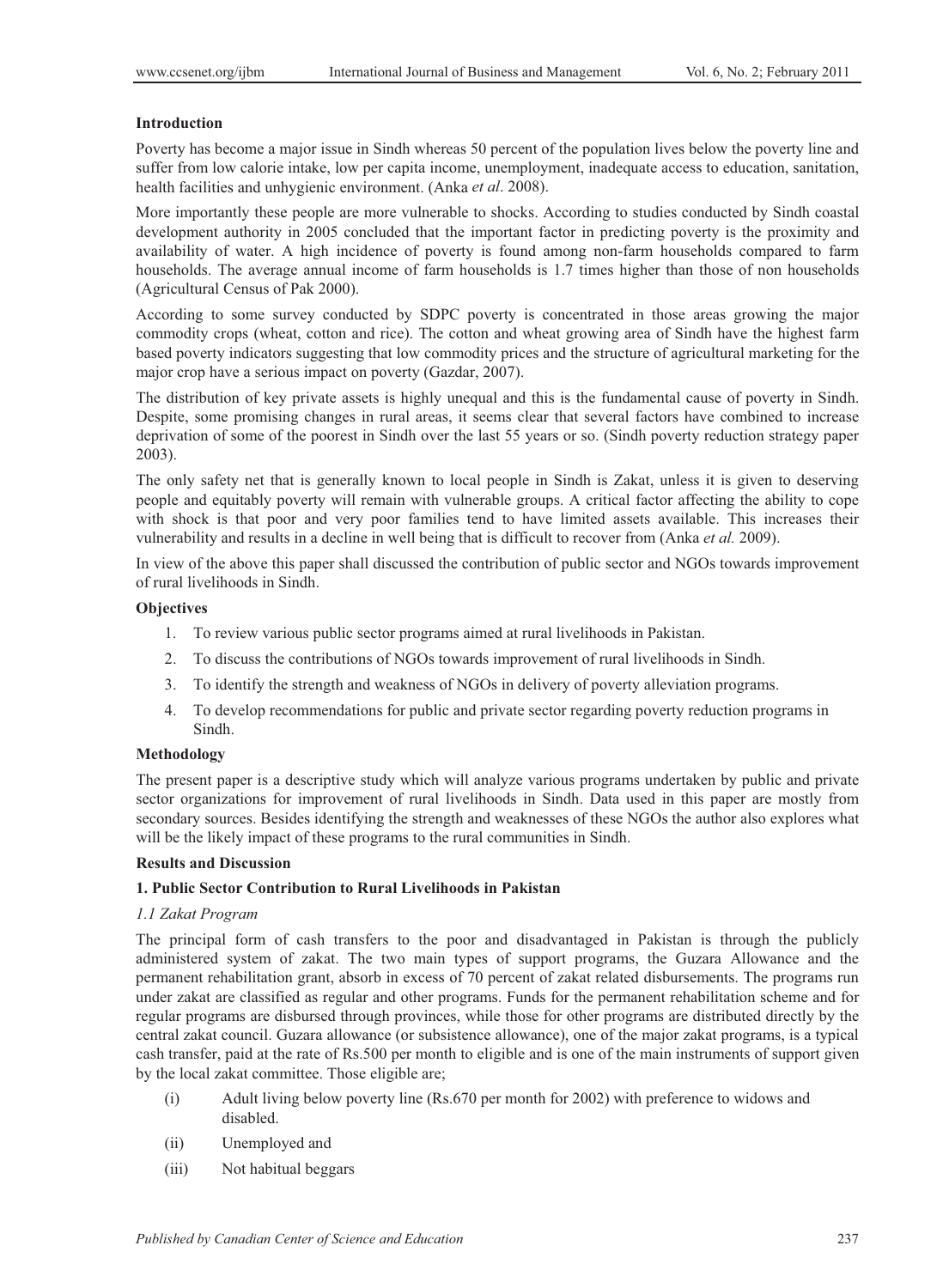The local zakat committee establishes the eligibility of the person and the list of recipients has to be pasted outside the local mosque. Three different categories of educational assistance are also provided under zakat. The payment is made directly to institutions, where eligible students are enrolled. Stipend are given to students enrolled in the mainstream public or private sector schools (Table-1)

Zakat is being used to finance health care under the national level health programs managed by the provincial and central zakat councils. The zakat council determines the eligibility of an unmarried woman unable to bear expenses related to her marriage. Almost one third of the total disbursement under zakat was devoted to PRS (permanent rehabilitation scheme) benefiting around 10,000 people with the average value of the grant being Rs.17, 000 (Human Devlopment South Asia, 2006).

## *1.2 Pakistan Baitul Maal (PBM) Scheme*

The Pakistan Baitul Maal (PBM), which operates under the administrative control of the Ministry of Women Development, Social Welfare and Special Education, was established as an autonomous corporate body under a special act of 1991. The PBM was set up to help the destitute, needy widows and orphans, invalids and other such people who are in dire need of assistance. The two main benefits that it provides are the food support programme and individual financial assistance. As shown in (Table-2), majority of the beneficiaries (52 percent) belongs to Punjab, while less than 5 percent of the recipients are from Baluchistan, signaling with the population share of the provinces.

# *1.3 The Food Support Programme (FSP)*

A redesigned food subsidy scheme was initiated in 1994, which was renamed as the Atta Subsidy Scheme in July 1997, aimed at providing a cash grant of Rs.200 per month per family to 520,000 poor households across Pakistan. The aim of the food support programme was to provide a food safety net for the poorest households to those with income below Rs.2000 per month. FSP is a cash transfer of Rs.2,400 per annum in two installments of Rs.1,200 each to 1.25 million households.

# *1.4 Individual Financial Assistance (IFA)*

The primary purpose of individual financial assistance (IFA) is to support the poor, widow, destitute women, orphans and disabled persons through medical treatment, education stipends, rehabilitation and general assistance. Financial assistance can only be given once a year. Assistance for medical treatment is provided through government hospital up to the maximum of Rs.300, 000. Bright, deserving students are also give stipend to cover tuition fees up to Rs.40, 000, can be paid to the poor to make them self-reliant.

## *1.5 The Khushhal Pakistan Programme (KPP)*

The Khushhal Pakistan Programme (KPP) is an important public sector programme to create employment opportunities for unemployed poor. Under this programme, members of the national assembly (MNAs) are authorized to identify and finance development schemes upto Rs.5.00 million in their constituencies. The programme provides essential infrastructure in rural and low income urban areas by building farm to market roads, water supply schemes, repairing existing schools, small rural roads, streets, drains and storm channels. The sectoral and provincial distribution of RPP shows that more than half of the disbursements were made for Punjab, 22 percent for Sindh, 14 percent for NWFP and less than 10 percent for other areas of Pakistan.

# *1.6 Pakistan Poverty Alleviation Fund (PPAF)*

The PPAF was established in 2000 it provides soft loans to 65 different partner organizations, which, in turn lend to individuals and groups within their target communities. It also provides grants on a cost sharing basis for development of small scale community infrastructure and strengthens micro-finance institutions (MFIs) by supporting their capacity building activities. To date, the PPAF has managed cumulative disbursements of nearly Rs.14 billion. A study conducted by Gallup Pakistan, found adequate evidence to suggest that on the average low income households, who borrow from the PPAF, are better off than what they would have been if they had not borrowed (Human Development in South Asia, 2006).

## *1.7 Khushali Bank*

Khushali Bank launched its operation as a micro-credit financial institution in the year 2000, with the prime objective to establishing a pro-poor sustainable financial services delivery network in the country. With a predominantly rural portfolio, the bank now has service outlets in all provinces. The bank provides short-tenure micro loans ranging up to US # 500 dollars for working capital and asset purchase. Nearly one-third of its 50,000 clients are women. The processing of loans is strengthened through the involvement of community based organizations (CBOs) in lieu of the traditional collateral requirements defined as those, living below the level of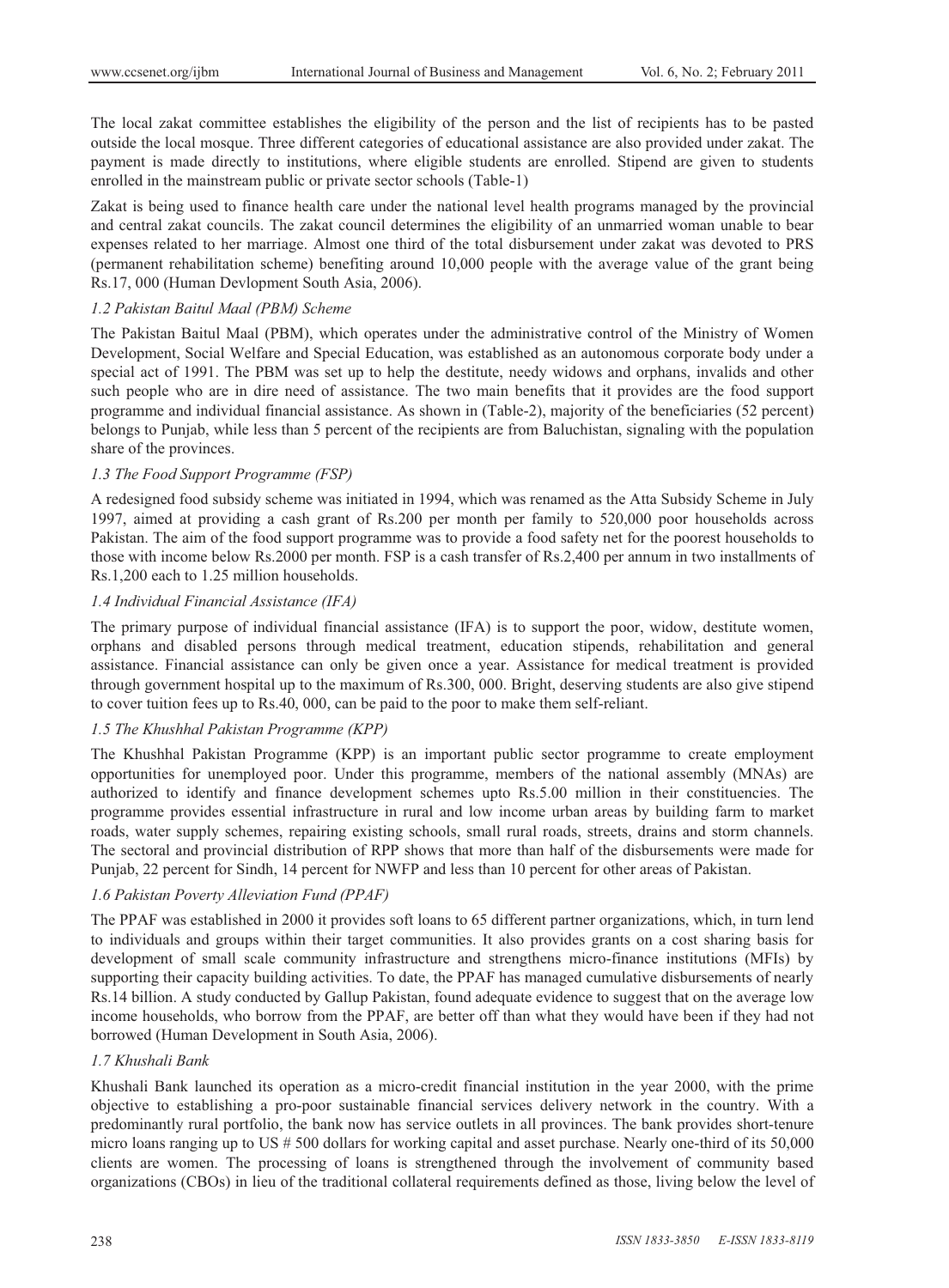the microfinance lending programs of the Khushali bank, have enjoyed considerable improvement in economic / social welfare indicators and have also benefited from accelerated income generating activities in the agricultural sector. However, in general there has not been a significant impact on caloric intake of the borrowers or their consumption expenditure on non-food items. Similarly, the bank clients have not displayed better performance in terms of school enrolment of their children.

For Khushali Bank to realize its potential impact, it is essential to bypass the information problems while conducting micro-credit operations on a truly massive scale. For long term sustainability, it is therefore, imperative to achieve high repayment rates while charging interest rates that cover the cost of lending (Microfinance in Pakistan, 2005).

#### *1.8 Small and Medium Enterprises for Empowerment of the Poor*

The small and medium enterprises development authority (SMEDA) in Pakistan was established in October, 1998 as an autonomous corporate body headed by the Prime Minister. The terms of reference of (SMEDA) are that it will be an apex policy making body for small and medium enterprises (SMEs) and provide and facilitate support services, generate massive employment opportunities, give industrial growth, revitalize small business and back start the economy through aggressive launch of SME support program. The SME sector has great potential for generating employment, especially for the low income groups thus creating a business environment that is supportive of SMEs. This is an important part of the government's poverty reduction strategy. This sector contributes 30 percent of the GDP with value addition to the manufacturing sector of around 35 percent and generating 25 percent of manufacturing sector export earning (US \$ 2.5 billion). It also provides 99 percent of non-agricultural jobs. The micro enterprises development initiatives such as provision of credit through banks are expected to spar economic activity mainly in the self employed segment of the population (SMEDA, 2008).

The government recognizes that SME led private sector development needs further strengthening of the regulatory environment, adjustment in potential policies and provision of support services for enterprise establishment, development of quality improvement and export marketing in the short to medium term. SME led economic growth is expected to reduce poverty through

- (1) Income generating activities in rural and urban areas.
- (2) Creating employment opportunities
- (3) Providing forward linkages to the micro-enterprises benefiting from the availability of micro credit.

# **2. Contribution of NGO'S to Rural Livelihoods Improvement in Sindh**

The desire to help those in need is as old as civilization itself. Volunteerism is not new in Pakistan. It has a long history dedicated and selfless workers who have devoted their lives to respond to the needs of people. Volunteerism in Pakistan has come to be identified by the organizations to which they belong not too long ago, mostly the non formal organizations were simply known as voluntary social organizations / agencies. Presently, the voluntary organization are in more organized form and are widely known as NGOs.

Realizing the importance of NGOs as a helping hand to state in socio-economic development by the present government, citizen community board (CCBs) has become a part of the local development agenda.

Most NGOs are welfare oriented. They are usually operative at the level of neighborhoods and are involved in the provision civic amenities such as basic health, education, library facilities, vocational training, youth programs, credit, income generating activities etc (Shireen, 1998).

#### *2.1 Participatory Development Approach*

Participatory development is a process which involves the participation of the poor at the village level to build their human natural and economic resource base for breaking out of the poverty nexus. It specifically aims at achieving a localized capital formation process based on the progressive development of group identity skill development and local resources generation. The beginning of the process is therefore, the emergence of a nascent form of community consciousness.

# **Contributions to Rural Livelihood Improvement**

The total coverage of NGOs at present is relatively insignificant, compared to the magnitude of the poor population. According to survey conducted by NHDR/PIDE 2001, the total received by all categories of the sample population, the percentage of loans received from NGOs was only 0.8 percent in rural areas and 1 percent in urban areas.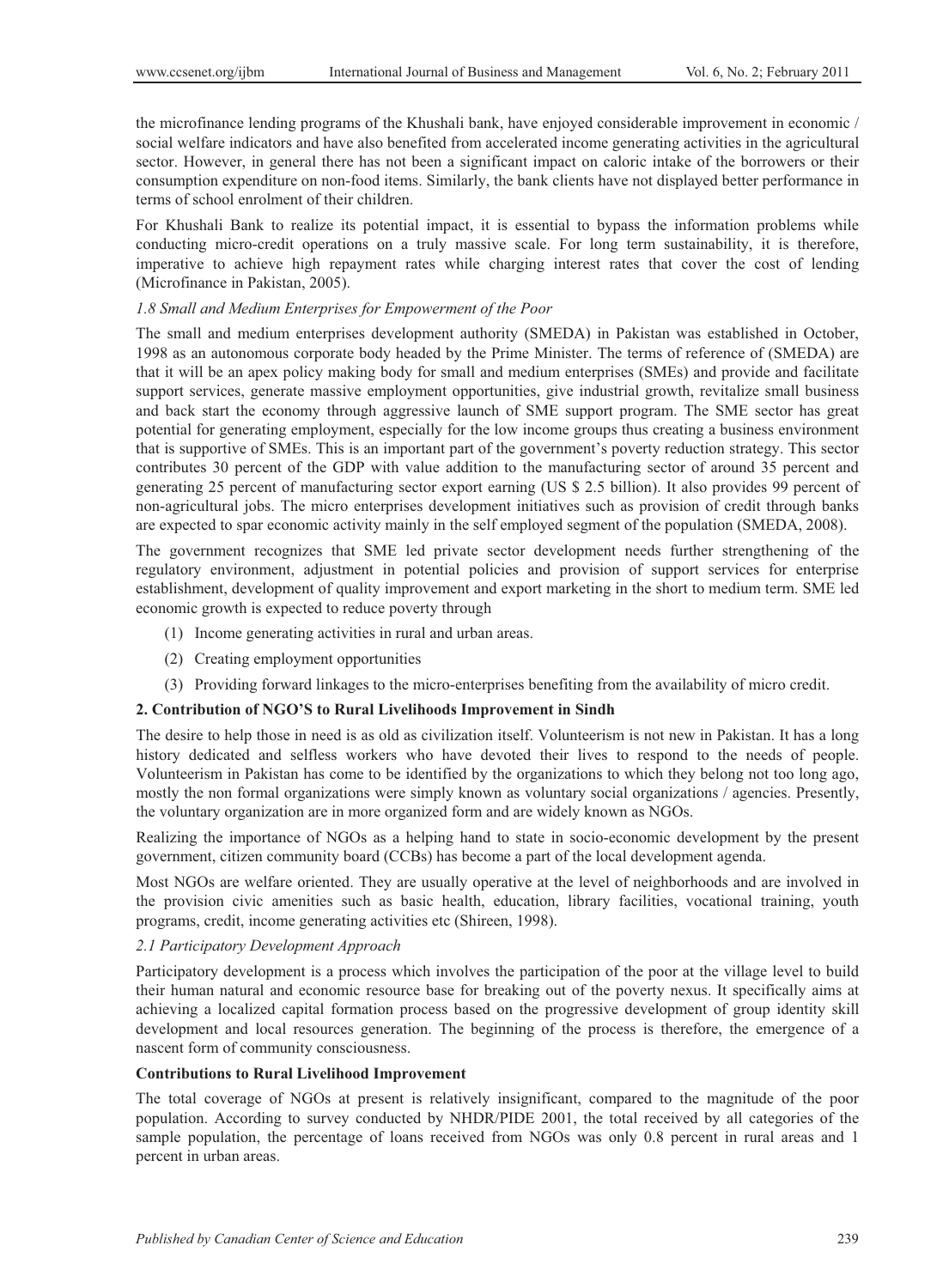Similarly the national rural support program (NRSP) which is by far the largest NGO in the country, operating in twenty seven districts, has a total coverage of only 293,000 beneficiaries. The NHDR/AI survey shows that there was considerable variation with respect to the effectiveness of targeting of the poor between various NGOs and the impact of intervention on income, nutrition and health of the poor.

NGOs that enabled the formation of autonomous organizations of the poor could play an important role in creating a systemic relationship between local governance and poor communities. Such a relationship would enable the poor to participate in identification and implementation of development projects as well as decisions related with access over markets and local power structures. Equally important the emphasis perhaps may need to shift from building centralized NGOs in a large number of districts with low intensity of coverage and high overheads in each towards district specific NGOs, which achieve full coverage of the poor population in the villages, union councils and tehsils of that district.

## *2.2 Sindh Agricultural and Forestry Workers Coordinating Organization SAFWCO*

Since inception in 1986, SAFWCO has worked to improve the quality of life especially the poor. SAFWCO approach is based on five steps such as mobilization, organization, strategic planning, partnership building through small projects and facilitation towards sustainability.

SAFWCO's work is spread across Sanghar District as a demonstration of how to empower people. Significant work has been done in the field of social organization and services delivery, agriculture and economic development, natural resource development and human institutional development. The work in social organization and service delivery builds the social and physical infrastructure enabling the rural poor to address systemic process of poverty. The process of organization and infrastructure building helps them to participate and take control over resources. The human and institutional development process mainly targets awareness and consciousness raising, combined with skills and tools development. The natural resources management and agriculture and economic development programs are aimed at consolidating the social organization process that gives people a sense of accomplishment and confidence in the process. SAFWCO Micro Finance Program is a part of agriculture and economic development sector (SAFWCO Annual Report, 2005).

#### *2.3 Sindh Rural Development Project (SRDP)*

In view of the denial by the provincial government of Sindh about the existence of the bonded labour in agricultural sector and the presence of private jails in the province, Asian Development Bank initiated a process for launching a loan project in Sindh for the abolition of the bonded labour in Agricultural Sector in 1998 with the name of Sindh Rural Development Project (SRDP). According to the project documents, the overall goal of the project was to reduce poverty in four districts of southern Sindh, through increasing empowerment and improving governance, improving access of the rural poor to public services, transferring technology for improved livelihoods and providing essential infrastructure. In addition to the above, the project aimed at improving the social status and economic well-being of the poorest groups in the project area with a focus on the following target groups; (i) hairs and agricultural labourers, (ii) marginal owners-cum tenants (with less than 2 ha) and (iii) small village based artisans. There was a particular focus on women as the most disadvantaged among the target groups (Sindh Rural Development Project, 2007).

## *2.4 Aga Khan Rural Support Program (AKRSP)*

Since it began, 13 years ago the Aga Khan Rural Support Program (AKRSP) has transformed the remote Northern areas and Chitral in Pakistan into rural development success stories. Its distinctive approach has provided the inspiration for other programs in Pakistan and elsewhere.

The key element of the program is institutional development at village level, which provides the framework for community members to take advantage of outside assistance as well as to use their own resources more productively. AKRSP started the process by providing an agent to help villagers form a village organization and undertake a significant investment in productive infrastructure of their choice, such as irrigation facilities or a local road that will benefit their community. The program provides a one time grant to complement villagers contributions to the infrastructure projects. The grant process helps village organizations to mobilize savings and acquire agricultural technology and production inputs. As benefits accrue, AKRSP facilitates links with other entities providing health and education services.

#### **a. Strategy**

With rapid population growth, limitations on usable land and improved accessibility, the economic environment in the program area is changing. Though, farming is important, most households earn between 30-50 percent of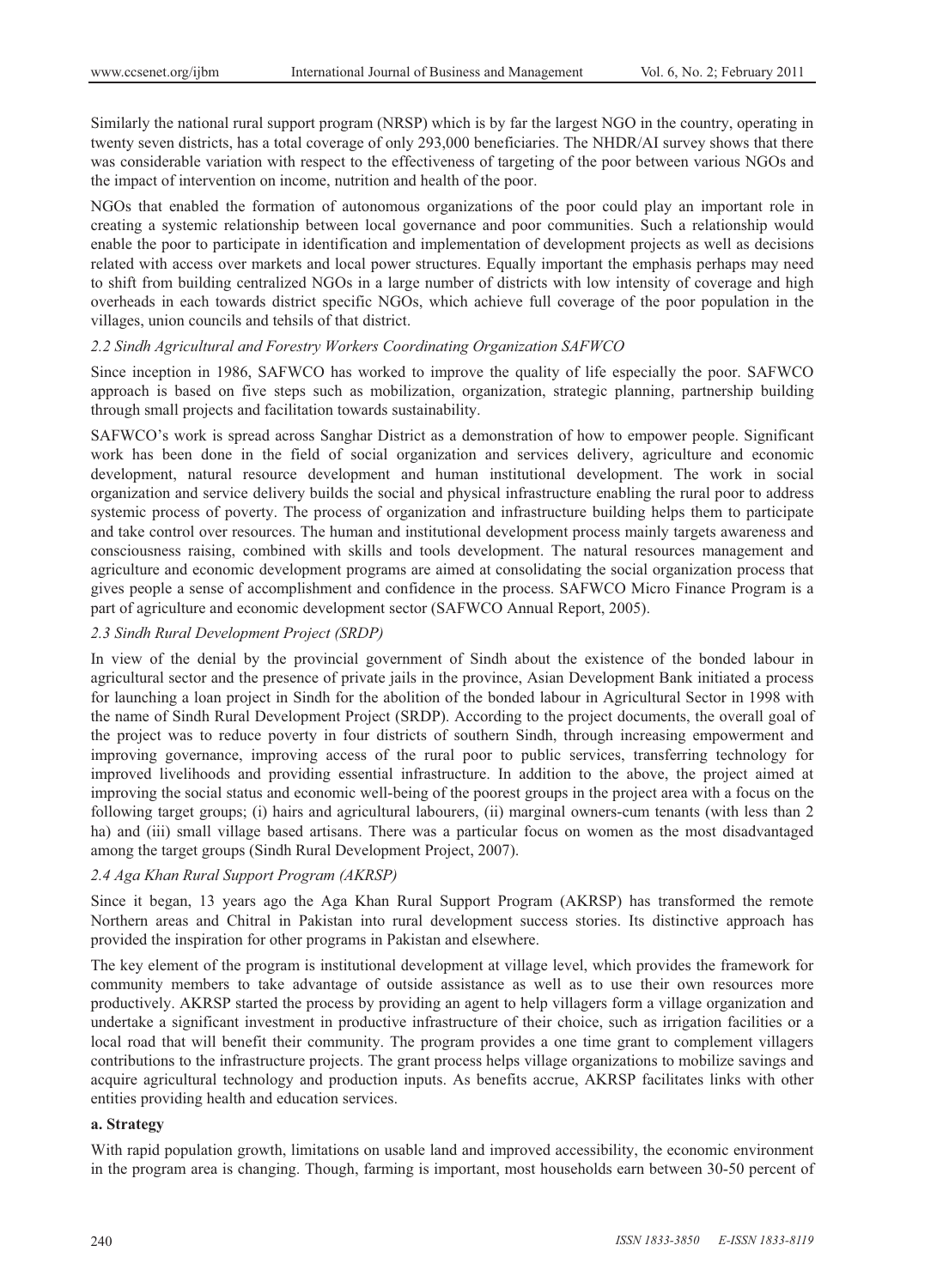their income of the farm often in non agricultural jobs. AKRSP is responding to expanding into the promotion of non-agricultural investment.

People in the project areas are increasingly demanding social services and investments in health and education. In response, AKRSP is facilitating links between village organizations and other providers. In future most of the basic infrastructure and social service investment in the region is likely to come from the government.

## **b. Conditions for Replication**

In Pakistan AKRSP has been successfully spread over three districts under separate day to day management and its replication has begun in two adjacent districts with support from Asian Development Bank and government of Pakistan. The prospects of replicating the AKRSP model on a broad scale depend partly on the macro and sectoral policy environment including the regulatory system for finance, natural resource and commerce as well as state support services. Experience over the past 50 years, for example in Brazil, Kenya, Korea, Malawi, Malaysia, Taiwan and China suggests that most successful governments sponsored rural development programs have been run by autonomous and accountable parastatals bodies with carefully crafted institutional development strategies (AKRSP, 2007).

## *2.5 National Rural Support Program in Sindh (NRSP)*

In 1991, the Government of Pakistan (GOP) supported the country wide replication of the rural support program model which culminated in the creation of the NRSP. In 1992, Government of Pakistan provided NRSP with a grant of Rs.500 million to start operations. As other resources became available, particularly from donors and also from provincial governments, RSP expanded beyond initial eight districts. Cost recovery from NRSP's micro-credit programme, which credit organization in Pakistan with 160,893 active loans totaling, Rs.1,779 million (US \$29.6 million), now provides a significant proportion of NRSPs operating funds (NRSP, 2000).

# **a. Experience in the Project Districts**

NRSP is established in the project districts with 12 years of operation in Badin and 6 years in Thatta. It engaged in community mobilization, savings and the implementation of small scale civil works in these areas. The details of current NRSP activities in Thatta and Badin districts are shown in (Table-3).

# **b. Social Mobilization and Small Scale Interventions**

NRSP community organizations have proven successful in facilitating needs identification by villages and in arranging for demand to be effectively met in participatory ways. Community organizations (CO) members and their households can avail themselves of a number of services from NRSP including training, micro-credit and support for small-scale civil works interventions. NRSP has also put in place important sustainability measures and is helping (COs), register a community citizens board and access funding from district governments.

## **c. Achievements Recorded**

NRSP performance was evaluated as part of a case study for 2004 Shanghai Conference on scaling up poverty reduction. It was estimated that membership in the NRSP community organizations (CO) resulted in about 7.5 percent higher household incomes annually. Similarly, NRSP estimates show that poverty levels were lower in member households. The UNDP supported Pakistan National Human Development Programme Report (2003) states that 68 percent, of the NRSP respondents ate daily 68 percent ate better than before, 50 percent felt improvements in health and 82 percent experienced a sustainable increase in income after disbursement of credit (NRSP, 2000).

# *2.6 Badin Rural Development Society BRDS*

Badin Rural Development Society (BRDS) has been working for the upliftment and community participation in development initiatives at district level since last one decade. It aims at strengthening the standard of health, food security, water and sanitation better participation of women, creating equal opportunities for vulnerable groups and poverty alleviation in the targeted areas of District Badin especially the coastal belt. These communities face devastation and catastrophes like earthquake, droughts, drenchers and other fatal calamities. Badin Rural Development Society has adopted its integrated social mobilization strategy for the development of area, ensuring women participation or giving preference to women in all its activities.

#### *2.7 Contribution of BRDS to Rural Livelihoods In Sindh*

# **a. Education**

Giving right to education is one of the strategic objective of BRDS; the organization has vision to advocate the right of child education for both girl or boy to avail their education with appropriate facilities. In the year 2007,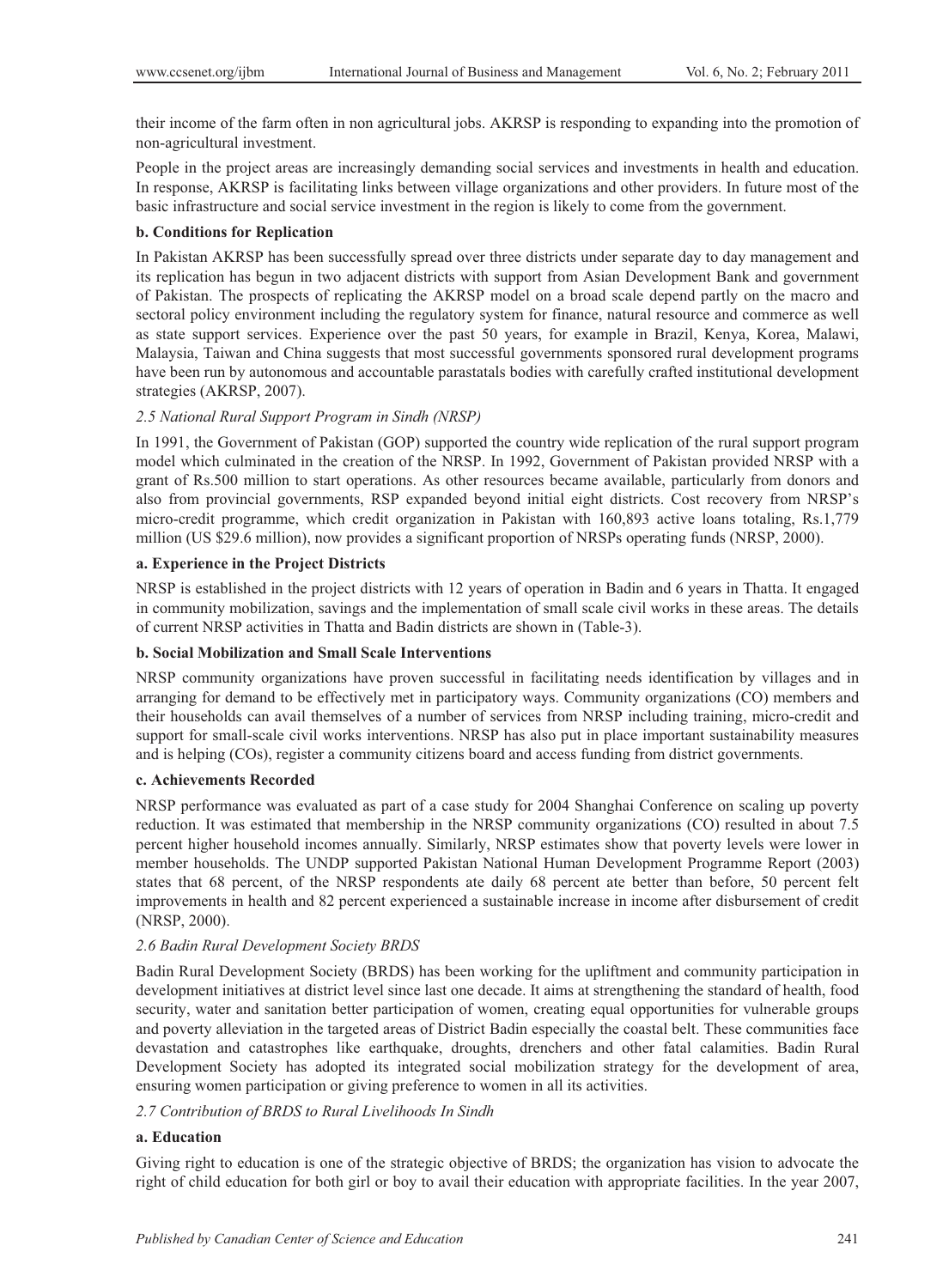BRDS has provided bags and other educational materials. Over 4000 children have benefited from their activities. In 2008, BRDS planned to give these materials to only newly enrolled schools except girl's schools initiated by the community and BRDS.

# **b. Achievements**

- 1. Overall children enrollment increased in sponsored villages.
- 2. Communities have learnt strategies of how they can advocate the right to education.
- 3. People are sensitized over right of education and now equally respond to daughter and son for studying.
- 4. Communities are requesting British Petroleum (BP) for social investment in infrastructure.
- 5. Children are well organized and attached with BRDS educational facilities.

# **c. Social Mobilization**

In district Badin, the program intervention was based on report building, mobilization and organization for sustainable positive changes in physical and behavioral attitudes within the target communities. During the year 2007, BRDS team mobilized thousands of coastal communities to mainstream them in the people's oriented development. There are 60 villages in union councils Seerani, Bhugra Memon and Ahmed Rajo, where community groups are formed; there are 1500 women and 2800 men who are active members in these groups. BRDS team is regularly interacting with these groups to identify innovative ideas and approaches which can lead to a progressive society (Badin Rural Development Society, 2007).

## **d. Achievements**

- 1. 1500 women and 2800 men in 60 villages are engaged in development process
- 2. 10 villages are registered for being part of development in district government initiatives.
- 3. All women council seats are filled by competitive process in recent local bodies election.
- 4. 35 mother committees are formed for girls enrolment and school management.
- 5. Female group members are sending their children in schools and accepted equal right of education for both girls and boys.
- 6. 10 youth groups are functioning properly at community level.

## *2.8 Young Sheedi Welfare Organization YSWO Badin*

YSWO came into being in the year 1987 with determination, commitment and dedication of the poor Sheedi people under the distinguished leadership of Faiz Mohammad Bilali. This organization has become the silver lining for the poor and marginalized communities of Badin District, particularly those living along the coastal belt. In 1989, it was registered with social welfare department government of Sindh, under social voluntary organization act, 1961.

# **a. Achievements**

- (1) 58 Villages in 5 union councils of Ahmad Rajo, Bhugra Memon, Abdullah Shah, Lunwari Sharif and Kadhan have been selected for disaster preparedness and management project.
- (2) 116 Community organizations have been formed.
- (3) 9 clusters of the target villages have been formed.
- (4) 01 Emergency centre has been established and equipped with necessary emergency items.
- (5) 04 Trainings have been given to the officials of community organizations.
- (6) Site has been selected for construction of 2 demoraised platforms in 2 cluster locations in Tehsil Badin.
- (7) 12 TBA Training participants have been selected, while contents have been discussed with lady doctor.
- (8) 3 Radio Programs have been broadcasted out of 10 programs.
- (9) In poverty Alleviation and income generation activities, 431 goat / sheep have been distributed to 143 beneficiaries in Badin.
- (10) 600 goats have been given to 200 beneficiaries in tehsil Johi, district Dadu through local partner village Shahabad Welfare Organization.
- (11) 200 beneficiaries have been finalized in Tehsil Diplo, District Tharparkar through local NGO (Young Sheedi Welfare Organization Annual Report, 2007).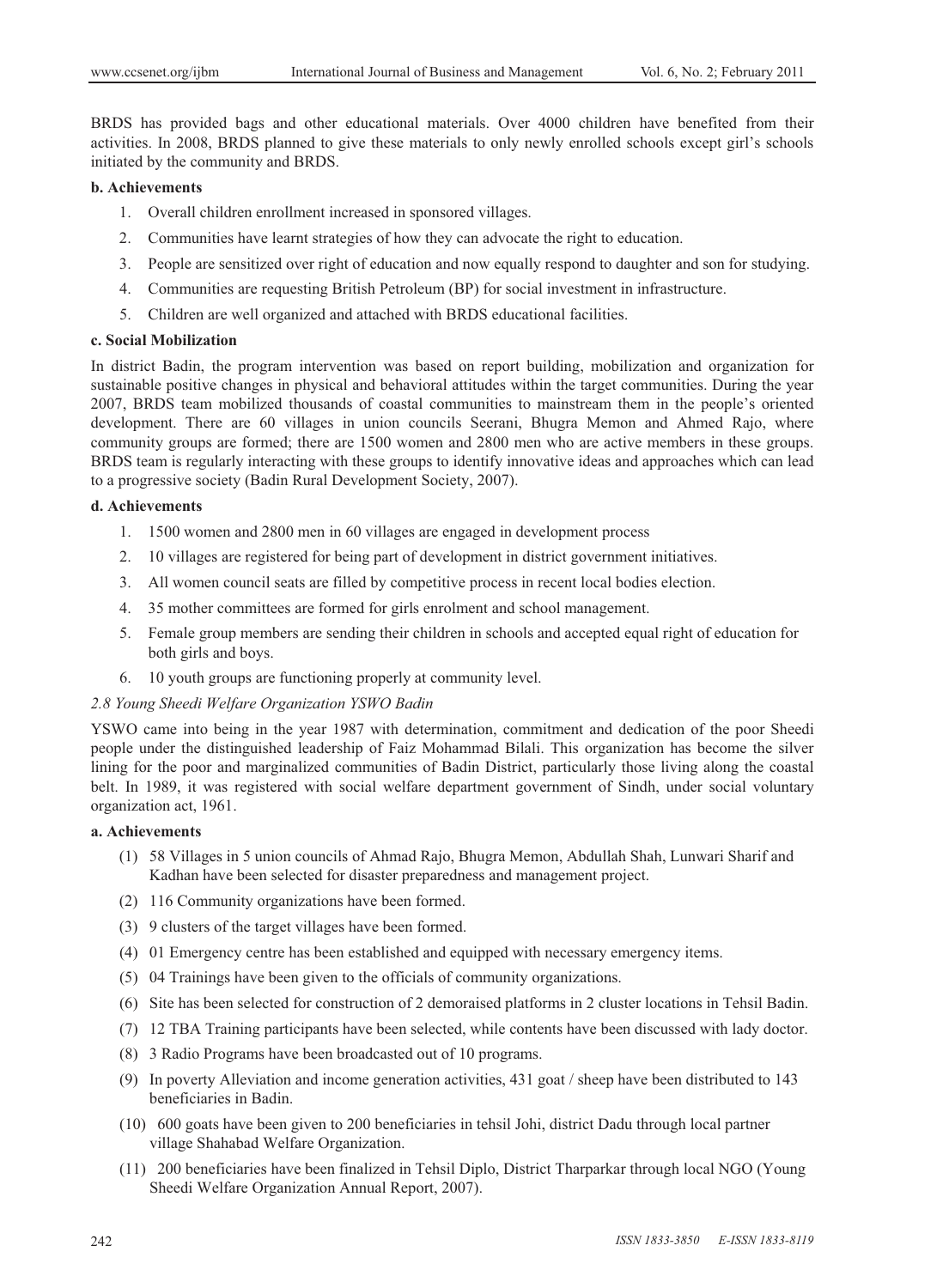#### *2.9 Land Distribution to the Poor for Self Reliance in Sindh*

The Government of Sindh has announced grant of state land to the poor in all districts, where state land is available with primary objective of reaching out to the most marginalized segment of Sindh population. Grant of the state land to the poor Haris is one of the central poverty reduction strategy of the new government. The policies of land grant followed by different governments have however been more or less a routine affair and there has been no attempt to target the landless in transparent manner. Similarly also there was no attempt to facilitate institutional support to the poor beneficiaries in terms of connecting them to rural credit markets etc for enabling them to move to sustainable livelihoods. The broad policy framework has been evolved on the basis of past lessons and major weaknesses of the past policies. What has basically surfaced, is the fact that in the past land grant were primarily implemented through a mechanism provided under the land revenue act. In view of the above, the government has drawn out the framework of a policy that builds upon past mistakes and oversights for ensuring sustainability of reforms.

#### *2.10 Sindh Microfinance Network SMN*

Sindh Agriculture and Forestry Workers Coordinating Organization (SAFWCO) being a practitioner in the fields, felt the need of a platform for small scale NGO/CBO who are practitioners and providing microfinance services in their respective areas of Sindh.

Sindh Microfinance Network (SMN) is a Network for organizations engaged in microfinance and dedicated in improving the outreach and sustainability of microfinance in Sindh. Microfinance sector in Sindh is in the initial stages of development. Estimates suggest 2 million households need the microfinance services.

SMN is established to provide a forum for microfinance practitioners to exchange views and experiences on issues of common interest for the majority of the population, this changing scenario has meant decreasing individual control over livelihoods. The objectives of SMN were as follows.

- 1. Enhance the capacity and support of technical assistance.
- 2. Build a microfinance database of microfinance institutes.
- 3. Conduct research on microfinance related issues and provide development services.
- 4. Facilitate effective networking at provincial, national and institutional level
- 5. Disseminate information and share experiences and lesson learnt.

#### *2.11 Participatory Village Development Program Sindh PVDP*

Participatory village development program PVDP was established in 1997 in response to communities of District Tharparkar needs for poverty alleviation safe health quality education, permanent source of livelihood community capacity for management of their natural and human resources and awareness of their civil and political rights. The wide spread child labor particularly in carpet factories and other work places also created the need to work for child protection and improving the lives of children. PVDP showed utmost concern for the marginalized women who are subjected to maltreatment by males and have restricted access to health services education opportunities, skills and awareness in a society which allows limited social mobility to the women and girls who are also unaware of their basic rights.

So far about 60,000 people have benefited directly or indirectly from water security projects, environmental rehabilitation and other projects including food security, livestock, health, education and income generation and poverty alleviation projects. There are about 1500 male and female community activists who are trained and now serving their own communities. More than 63 staff members have been trained in various subject related with community development.

## **a. Rural Livelihood Improvement and Food Security Issues In Thar**

Like many other Asian countries Pakistan is poverty trapped country and poverty roots have emerged in many areas of Pakistan especially in Thar Desert. In Thar there is lack of income opportunities, regular drought occurring, lack of assets, health and education opportunities. More than 80% households live in constant debt and below the poverty line. As a result of drought like situation in this area people are compelled to leave their homes and migrate to canal irrigated areas outside of Thar in search of food, fodder and work. This has been the copping mechanisms for survival of the people during drought times for many years. Participatory village development program emerged in Thar as a ray of hope for Thari people. PVDP believes in giving people choices and opportunities for improving the quality of their lives. The six step poverty model is designed to give people various choices and opportunities to improve their livelihood, skills and natural environment and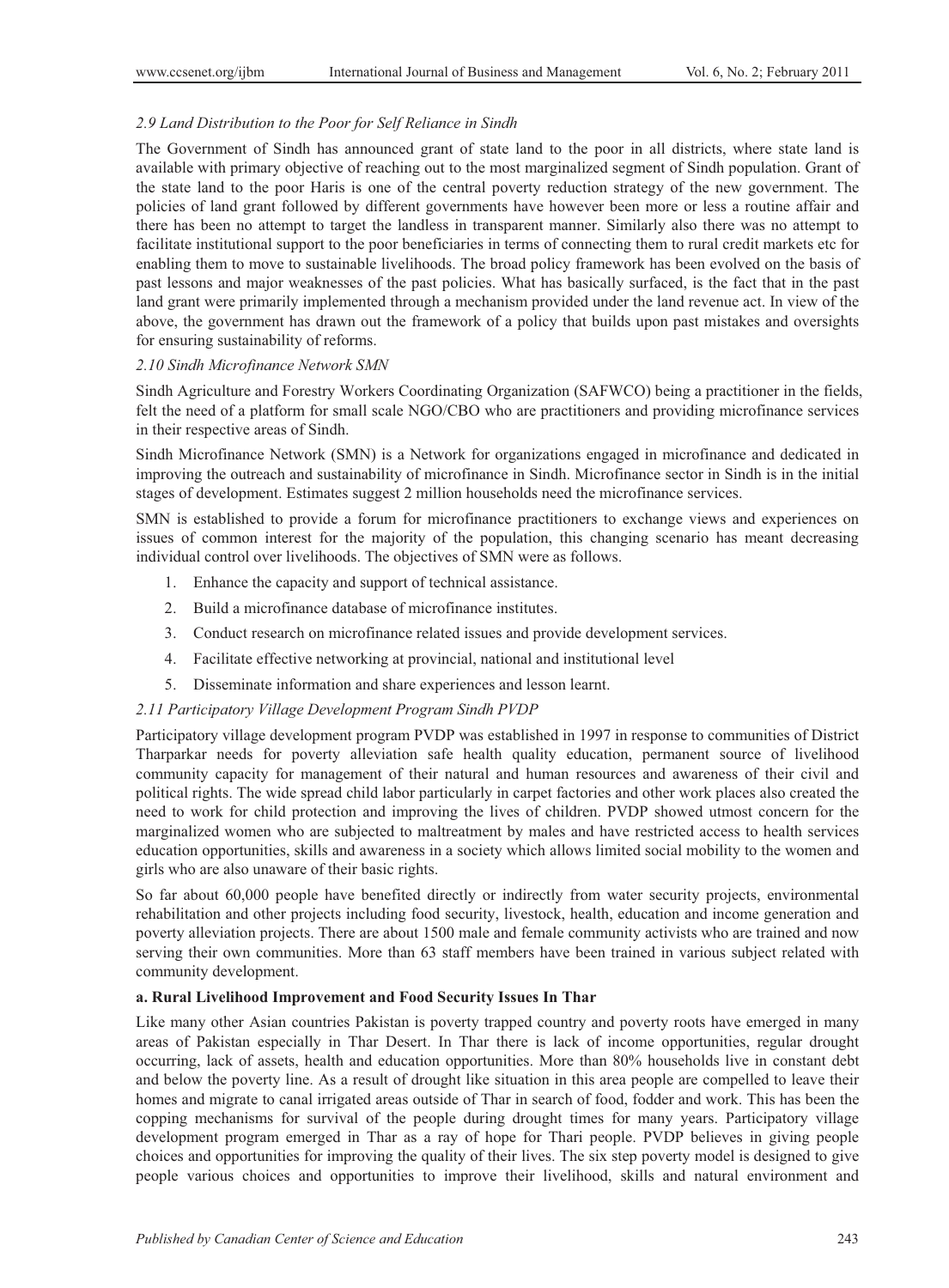empower women. The poverty reduction model also aims to reduce vulnerability of the poor households through development of assets, skills income opportunities and capabilities for self reliance. The food security issue is important to reduce drought related miseries of the poor. PVDP works with community to support preservation of wild food plus storage of locally produced eatables for drought times when access to foods becomes difficult for the poor masses.

The poverty reduction and food security program has significantly contributed towards PVDP vision of making the poor households socio economically self reliant. This is done through building physical assets such as goat, trees, water tank, economy stores and developing women skills for income generation through embroidery trainings and support.

## **b. Achievements and Impacts**

# **c. Impact of Poverty Alleviation Programs to Rural Livelihoods**

- (1) Women Empowerment through assets development in terms of livestock, trees water tanks and fuel store and marketable handicraft skill of women.
- (2) Reduction in shocks and vulnerability particularly during the emergencies droughts earthquake, flooding.
- (3) Reduction in poverty through income generation from sale of goats and embroidery work and saving on health cost use of clean drinking water.
- (4) Improvement in environment through trees planting use of fuel efficient stove and water conservation.
- (5) Recognition of PRM by other organizations and considering its replication.
- (6) Improved nutrition in food for growing children and pregnant women.

## **d. Skill Enhancement for Self Reliance of Women through Vocational Centers**

PVDP encourages women to improve their handicraft skills in order to generate income for meeting their basic needs. In this regard vocational centers were established in which the women are taught to make different types of handicraft items for sale. The efforts are made to produce innovative handicraft goods for the market. PVDP has so far supported the women in making different types of purses, bags, embroidery work on clothes, wall hanging, artificial jewelry and greeting cards. It can be said with confidence that PVDP can help many women with income generation contributing to poverty reduction and improving their living conditions.

#### **e. Impact of Skill Enhancement for self Reliance**

- (1) Women improved handicraft skills according to market need.
- (2) The livelihood of a family increased by involving women in the skill development.
- (3) Confidence of women enhanced.
- (4) Women dignity in family and society enhanced.

#### **3. Strengths and Weaknesses of NGO'S**

Like other sectors, the NGO are not exceptional in having strengths and weaknesses. Some strengths and weaknesses are as follows:

**a. Strengths:** NGO have special ability to reach the poor and other segments of society overlooked by public and commercial sectors. NGO facilitate local resource mobilization and have programs of local participation in development. Service deliveries at low cost and innovative solutions to novel problems are their strengths. The biggest strength of these organizations is the openness in thought. They are said to be learning organizations their capacity grows from small size with administrative flexibility and have relatively more freedom from political constraints.

Perhaps the single most important factor to the success of NGOs is the quality of leadership. Specifically it is the ability to relate with humility and love with the poor. The successful NGO leader creates the team synergy to develop innovative responses to each new problem on the ground. The second factor in the success of small NGOs, which engaged in social mobilization is the identification, training and fostering of village level activists who gradually begin to manage existing community organization (COs) enabling NGO staff to give more time to develop new COs. The third factor in the success of small NGOs is the ability of level leadership to devolve responsibilities acknowledge their achievements and to learn from them just as much as it is necessary for leadership to learn from the poor.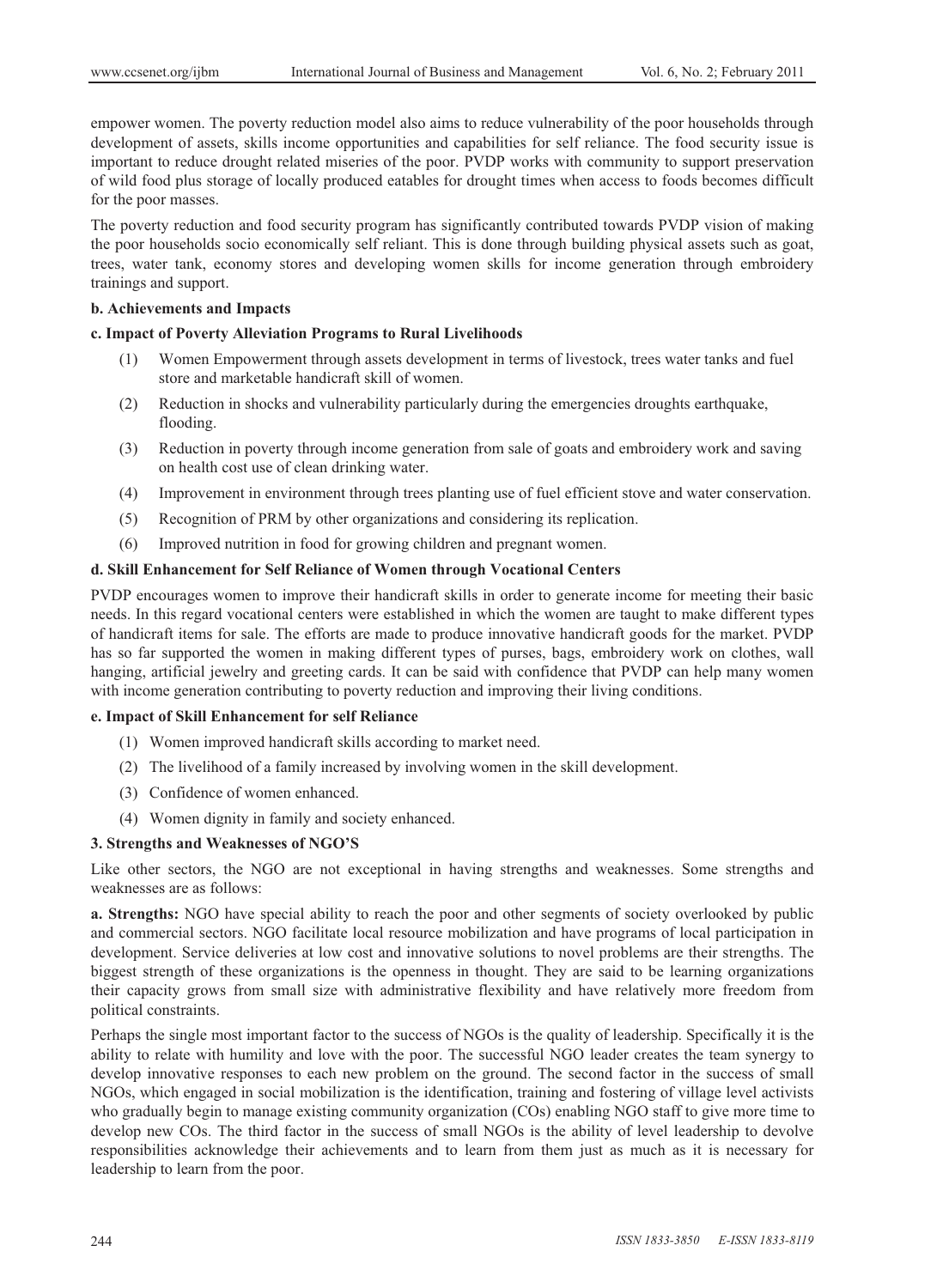The fourth factor in the success of small NGOs in reaching significant scale is the development of credible accounting procedures and a regular monitoring and evaluation exercise on the basis of which donor funding can be sought when it is required. In each case successful NGO apart from devising some modes of reflection and action with the village communities also develops formalized recording and reporting system.

**b. Weaknesses:** Due to the small size and budget, NGO lack in technical capacity because the highly trained technical and professional people do not find much attraction for career jobs in this sector. NGO have limited ability to scale up successful projects to achieving regional or national impact. This is due to their small size and resources, that there are unscientific administrative system, intensive focus on a few committees, the difficulties in maintaining their essential value consensus; soon as the staff expands interaction to developing real efficiency and expertise in a well defined technological environment and even living with their own commitments to their beneficiary populations (Shireen, 2002).

#### **4. Summary Conclusion and Recommendations**

The paper examine various public sector programs aimed at rural livelihood in Pakistan and Sindh. Contributions of NGOs towards improvement of quality of life in rural areas of Sindh has been discussed. The paper identified the major strength and weaknesses of NGOs in implementing poverty alleviation programs. Finally recommendations were developed for rural livelihood improvement in Sindh.

The major conclusion drawn from this paper were the underprivileged settlements in rural Sindh experience health problems due to lack of basic amenities and bad hygiene practices. Similarly the lack emergency obstetric services is another issue of greater concern. The most worrying situation was the expenditure on food subsides, food support programs and low cost housing has been stagnant even with negative repercussions for the poor and the needy. Individual financial assistance given to poor widow, destitute women, opens and disable people is very migre. NGOs lack in technical capacity confront existing challenges this is due to thier small in size and resources. Microcredit loans do not reach the poorest of the poor in Sindh.

In order to address the above issues the following recommendations are made.

## *4.1 Recommendations*

- 1. There is need to start different public welfare schemes at grass root level for improving livelihoods of the poor.
- 2. Rural women NGOs already working in Sindh be strengthen, they should include in their charters training of women for income generating jobs.
- 3. NGOs should ensure that new agricultural technologies are introduced to help farmers to improve and increase crop production so as to improve their living standard.
- 4. Government should provide facilities for institutional building to the local NGOs. This will encourage them to work sincerely towards poverty alleviations.
- 5. There is a need for a very strong monitoring and evaluation of NGOs so as to make sure that their services reach the poorest of the poor in Sindh. The monitoring and evaluation should be carried by independent research organization.
- 6. Rural poor in Sindh should involve themselves in other socioeconomic activities such as monitoring input market and agro processing in order to diversify their means of livelihood so as to generate more income.
- 7. NGOs should not rely on government to provide funds for future projects. Instead they can raise funds through savings and donations from rich individuals.
- 8. NGOs should create a condition in which the poor are either given or enabled to acquire their assets and a peaceful environment to benefit from those assets.

## **References**

Agha Khan Rural Support Project Office Badin Annual Report. (2006).

Agricultural Census of Pakistan. (2000). Agricultural Prices Commission Islamabad Pakistan.

Anka L.M, Dr. Abida Taherani, Dr. Rajab A Memon and Dr. Aijaz. A Khooharo. (2009). Poverty Alleviation Initiatives. The role of Village Development organizations. Grass Roots Biannual Research *journal of Pakistan Study Centre.* University of Sindh Jamshoro Vol No XXXIV June 2009 PP 1-12.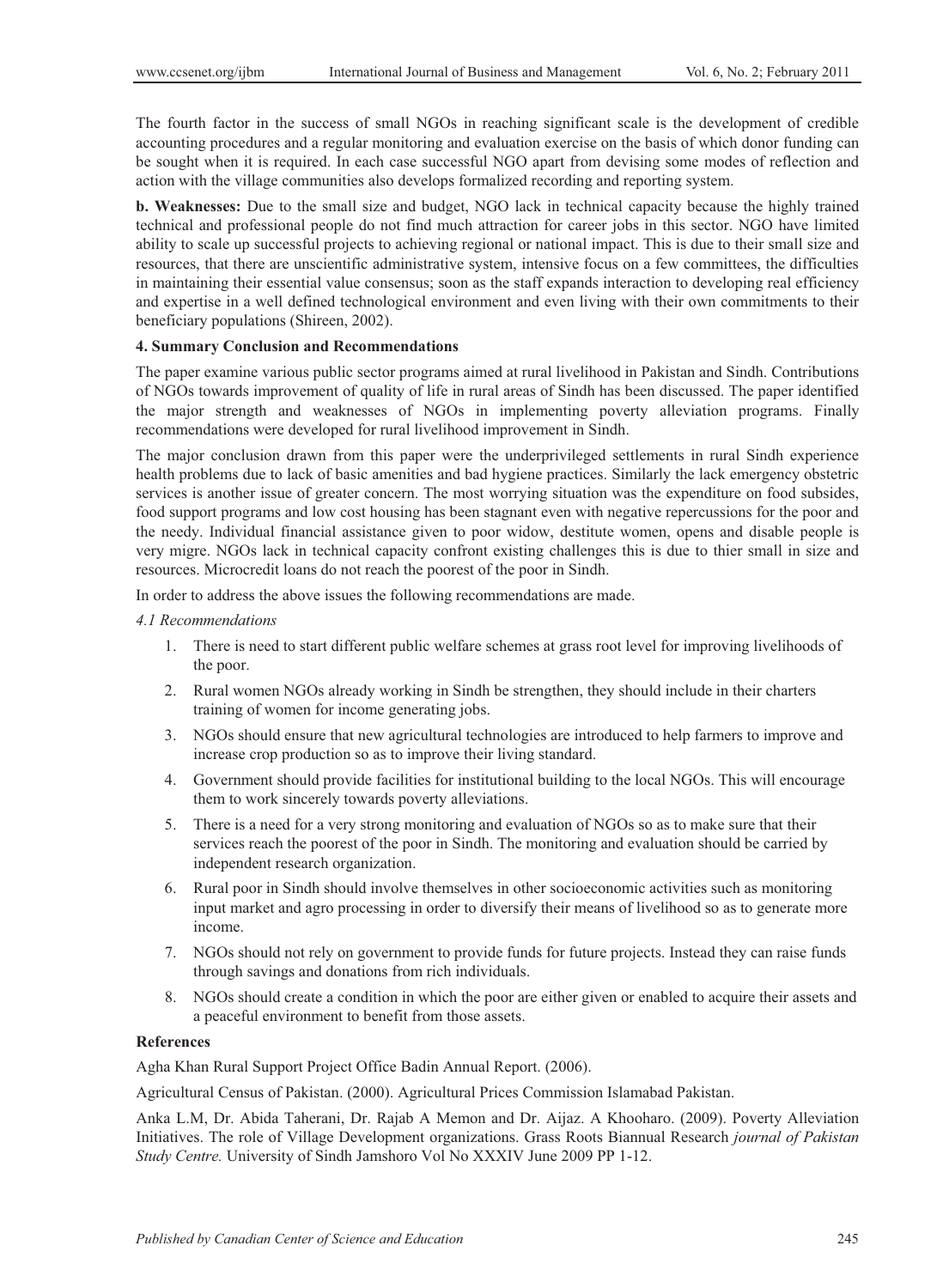Anka L.M. (2009). Empirical Analysis of the Determinants of Rural Poverty in Sindh Province of Pakistan. Unpublished PhD Thesis Submitted to the University of Sindh for Award of PhD.

Anka L.M. Abida Taherani, Dr. Rajab. A Memon and Dr Aijaz Dr Khooharo. (2008). A logistics regression model for identification of factors associated with poverty in district Badin. *Pakistan management review,* Vol XL V NO 1 First Quarter 2009 PP 51-62.

Anka L.M., Dr. Abida Taherani, Dr. Rajab A. Memon and Dr. Aijaz A Khooharo. (2010). Perception of Village Development Organizations Regarding Poverty Alleviation Programs in District Badin. The Women Annual Research, *Journal of Women Studies*, Institute of Women Studies Institute of Women Development University of Sindh Jamshoro. Vol. 02, 2010 PP 1-6.

Anka L.M., Dr. Abida Taherani, Dr. Rajab A. Memon and Dr. Aijaz A. Khooharo. (2008). Trend Analysis of Rural Poverty in Pakistan Particularly in the Province of Sindh. Pakistan Management Review. *Journal of Pakistan Institute of Management,* Vol XLV No.2 Second Quarter 2008 PP 73-86.

Badin Rural society. (2007). Annual report. [Online] Available: www.brds.org.

Gazdar H. (2007). Rural Economy and Livelihoods in Pakistan TA 4190-Pak Determinants and Drivers of Poverty Reduction ADB Contribution to rural livelihood in Pakistan. Asian Development Bank Mission Islamabad.

Hamayun, K. (2004). NGOs and Gender Development the case of AKRSP in District Chitral NWFP Pakistan. *The Journal of Humanities and Social Sciences,* University of Peshawar Vol. XII, Nos 1 and 2, 2004.

Human Development South Asia. (2006). *Poverty in South Asia Challenges and Response*. Published by Mahbudul Haq Human Development Centre and Oxford University Press Pakistan .

National Rural Support Project Office Badin Annual Report. (2006).

Participatory Village Development of Program Sindh. (2007). Annual report [Online] Available: www.prdv.org.

Sindh Agricultural and Forestry Workers Coordinating Organization SAFWCO Annual Report (2005).

Sindh Coastal and Inland Community Dev Project. (2005). 4525 Pakistan Interim Report Vol II Prepared for the Govt of sindh and ADB by Anzdec Ltd New Zealand and Sebcon (Pvt) Ltd Pakistan.

Sindh Microfinance (SMN) Network Performance Bulletin Jan-June. (2005). Hyderabad Sindh.

Sindh Poverty Reduction Strategy Paper. (2003). Planning and Development Department Government of Sindh Karachi December. 2003.

Sindh Rural Development Project. (2007). Annual Report.

Young Sheedi Welfare Organisation. (2007). Annual Report Badin Sindh.

Table 1. Disbursement and beneficiaries of zakat in Pakistan 2003-04

|                                                    | <b>Total amount disbursed</b><br>(Rs. Million) | <b>Total number of</b><br>beneficiaries |
|----------------------------------------------------|------------------------------------------------|-----------------------------------------|
| (A) Regular Zakat Programs                         |                                                |                                         |
| Guzara allowance                                   | 1923.3                                         | 813,642                                 |
| <b>Educational stipends</b>                        | 408.9                                          | 289,181                                 |
| Stipend to student in deeni madras                 | 174.3                                          | 69,851                                  |
| Health care                                        | 152.3                                          | 186,750                                 |
| Social welfare / rehabilitation                    | 121.1                                          | 25,544                                  |
| Marriage assistance to unmarried women             | 122.4                                          | 11,876                                  |
| Sub-Total (A)                                      | 2902.2                                         | 1396,844                                |
| (B) Other Regular Head                             |                                                |                                         |
| Eid grants                                         | 209.2                                          | $\theta$                                |
| Leprosy patients                                   | 0.5                                            | 56                                      |
| Permanent rehabilitation scheme of zakat phase III | 2319.5                                         | 175,664                                 |
| Educational stipend (Technical)                    | 429.2                                          | 22,310                                  |
| $Sub-Total(B)$                                     | 2958.4                                         | 198,030                                 |
| Grand Total $(A + B)$                              | 5860.6                                         | 1594,874                                |

Source: Govt. of Pakistan 2006 B, Zakat Disbursmeent, Mahbubul Haq Centre for Human Development, 2006 Report.